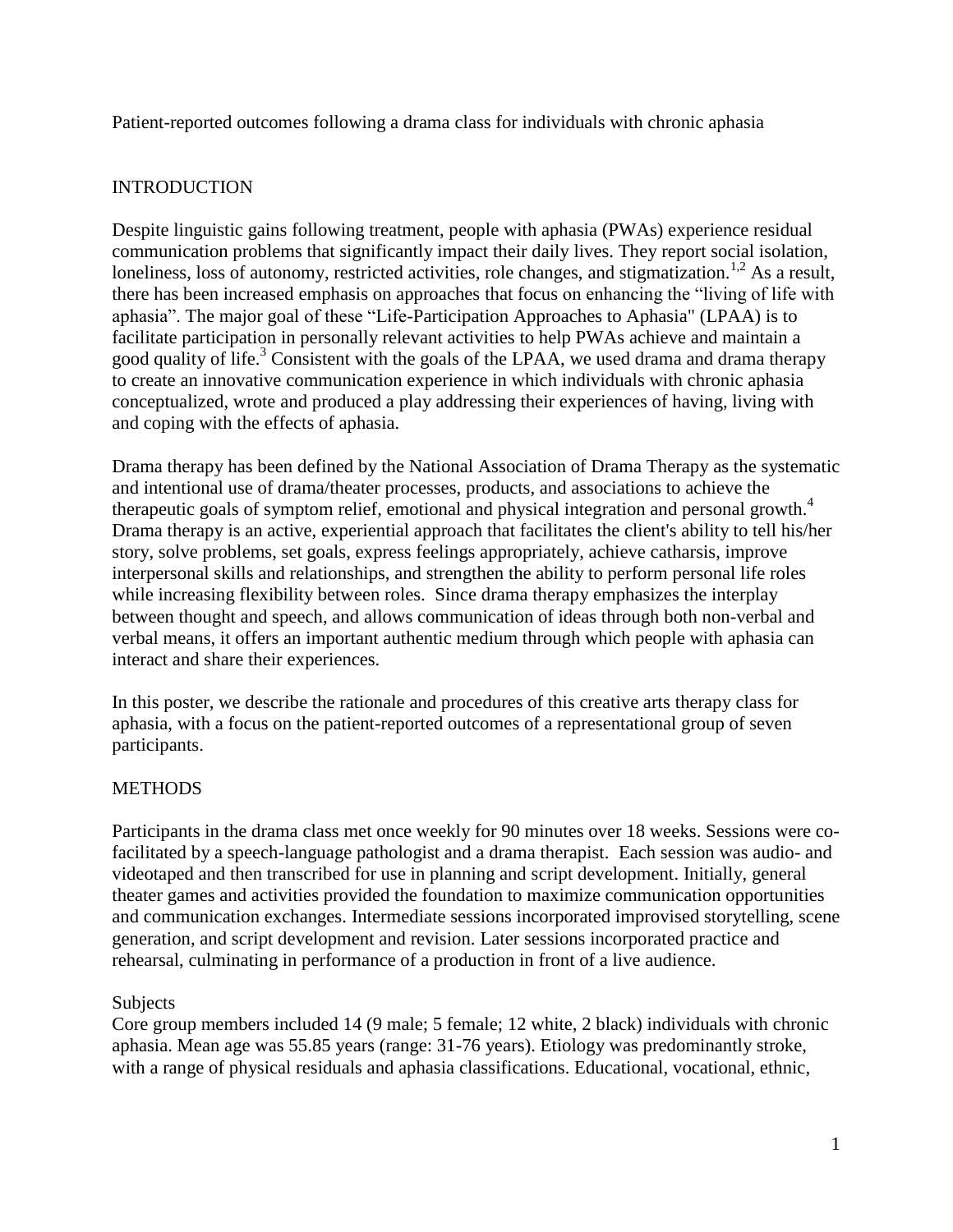and socio-economic backgrounds were diverse. Mean time post onset was 6.1 years (range:11 months - 27 years).

A representative sample of seven participants (5 male, 2 female; 6 white, 1 black) were evaluated before and after participation in the theater class. Mean age was 56.7 years (SD=9.71; range 41-73 years). Mean time post onset was 8.29 years (SD=8.6 years; range 3-27 years). Clinically, three participants were characterized as having a mild anomic aphasia (all recovered from Broca's aphasia), while four participants were characterized as having a moderate Broca's aphasia. Etiology was stroke in 6 participants and a gunshot wound in one participant. All but one of the participants was right-handed premorbidly. Mean education level was 15.7 years (SD=3.4 years, range 12-21 years) and premorbid occupations included the following: history professor; janitor; actor; retail store owner; housewife; lawyer; commercial real estate manager.

#### Patient-Reported Outcomes

Measures of patient-reported outcomes were administered before and after participation in the theater class using selected subscales of the Burden of Stroke Scale  $(BOSS)^5$  and the Communication Confidence Rating Scale for Aphasia  $(CCRSA)^6$ . All testing was conducted by a speech-language pathologist who was independent of the treating speech-language pathologist.

The BOSS is a comprehensive, patient-reported measure of functioning and well-being. It is a 64 item scale, comprising 12 internally consistent and unidimensional scales.<sup>7</sup> The Communication Difficulty (CD) subscale consists of seven items; the Social Relations subscale consists of 5 items, and the Mood subscale consists of 4 items representing a negative mood (lonely, anxious, angry, sad) and 4 items representing a positive mood (confident, happy, calm, optimistic about the future). Each of these subscales has an associated psychological distress scale (communication associated distress; social relations associated distress; mood associated distress). BOSS subscales and questions are listed in Appendix 1.

The CCRSA is a 10-item self-report scale that assesses the PWA's confidence in communication in various situations. Participants indicate their degree of confidence on a horizontal visual analogue scale with markings from 0-100. Preliminary analyses indicate that the CCCRSA is internally valid and reliable.  $6$  The CCRSA items are included in Appendix 2.

#### Analysis

Means and standard deviations of each BOSS subscale and CCRSA score were calculated at each assessment period. Because of the small number of subjects, effect size measures were computed from pre- to post-participation in the drama class. Effect size measures the magnitude of a treatment effect and, unlike significance testing, is independent of sample size. Cohen's *d* was calculated for dependent measures using the original means, standard deviations, and correlation coefficient.<sup>8</sup> Effect sizes were benchmarked against Cohen's (1988) definition of effect size as "small,  $d=0.2$ ,", "medium,  $d=0.5$ ," and "large,  $d=0.8$ ."<sup>9</sup>

#### RESULTS

Table 1 shows the means, standard deviations, and effect sizes. On the CCRSA and the BOSS mood subscale (positive), a positive effect size represents improvement. On all other BOSS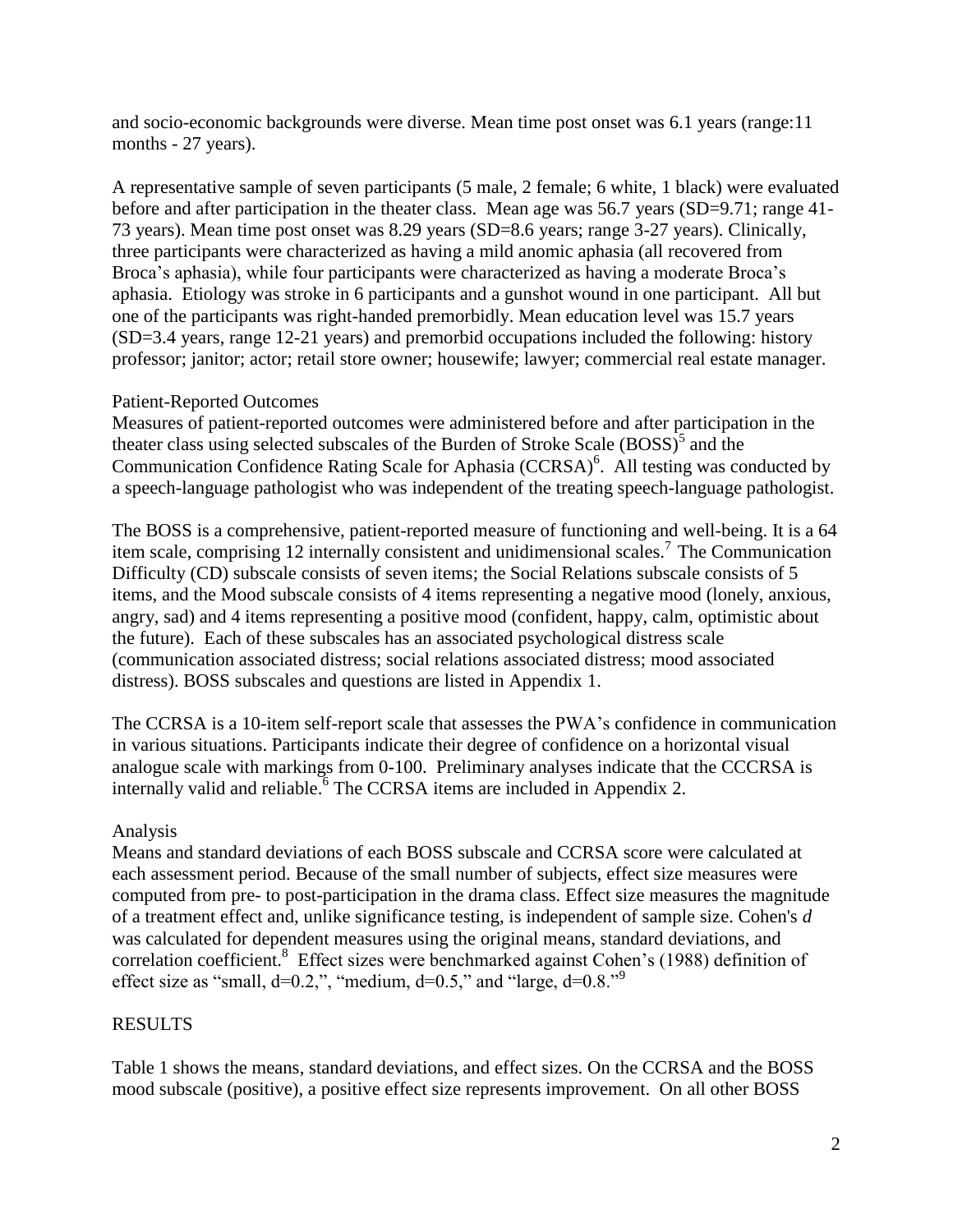subscales, a negative effect size represents improvement as indicated by a decrease in burden or associated distress.

None of the effect sizes were large; however, several effect sizes demonstrating perceived improvements following participation in the drama class could be benchmarked as medium. These included responses on the BOSS communication burden and communication distress scales and the positive mood scale. Perceived improvements that could be benchmarked as small included increased communication confidence as measured by the CCRSA and decreased negative mood and mood distress.

## DISCUSSION AND CONCLUSIONS

Participation in a drama class for aphasia resulted in perceived improvements in both communication and mood. Communication changes were indicated by decreases in both communication difficulty and the distress associated with communication, as well as small, but increased communication confidence. Mood changes were determined by moderate increases in positive feelings, and small decreases in negative feelings and the distress associated with these negative feelings and emotions.

Notable improvements did not occur on all BOSS subscales. Interestingly, there were no perceived changes in the participants' difficulty with social relations or associated distress. Such findings are not surprising given the chronicity of the aphasia, and the fact that the PWAs were all living in the community and had previously attended other sessions of community aphasia groups. However, the lack of perceived change in social relations serves to highlight the impact of the drama class specifically on communication and mood. Factors contributing to perceived changes in communication and mood, including use of specific drama therapy techniques that focus on communication skills and the success associated with the live performance, will be discussed.

Finally, patient-reported outcomes have been called the new "gold standard" for many chronic conditions, and there is broad agreement on the importance of incorporating the patient's own perspectives about the impact of treatment.<sup>10,11</sup> Given that aphasia is a chronic condition, the value of the PWAs own self-report and perceptions of their condition should be considered.

## REFERENCES

- 1. LeDorze, G. & Brassard, C. (1995). A description of the consequences of aphasia on aphasic persons and their relatives and friends based on the WHO model of chronic diseases. Aphasiology, 9, 239-255.
- 2. Parr, S. (1994). Coping with aphasia: Conversations with 20 aphasic people. Aphasiology, 8, 457-466.
- 3. Chapey R, Duchan JF, Elman RJ, Garcia LJ, Kagan A, Lyon J, Simmons-Mackie, N. Life Participation Approach to Aphasia: A Statement of Values for the Future. Retrieved April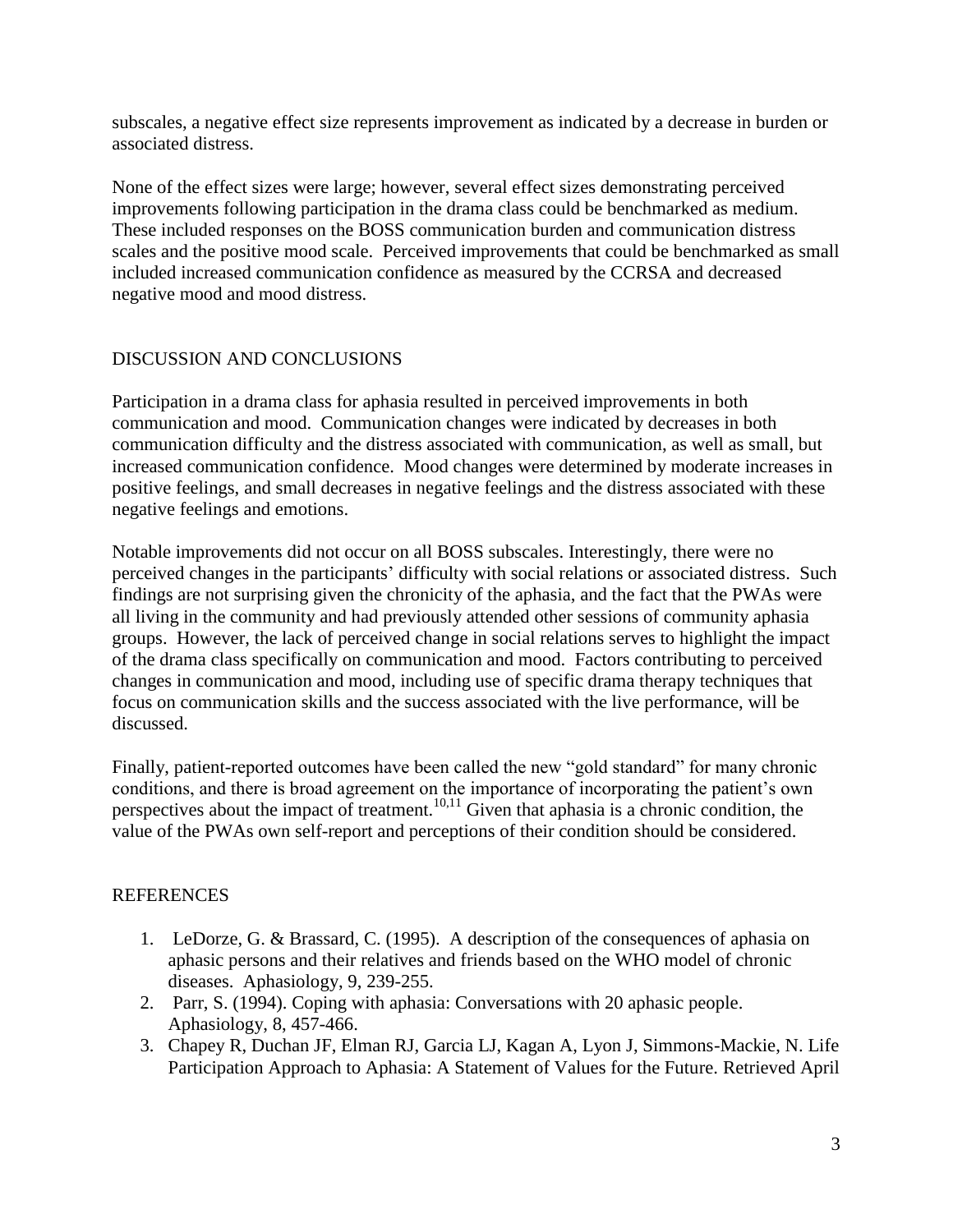5, 2009: American Speech-Language and Hearing Association website: <http://www.asha.org/public/speech/disorders/LPAA.htm>

- 4. National Association of Drama Therapy. What is drama therapy? Retrieved January 18, 2010:<http://www.nadt.org/faqs.htm>
- 5. Doyle, PJ, McNeil MR, Hula WD. (2003). The burden of stroke scale (BOSS): validating patient-reported communication difficulty and associated psychological distress in stroke survivors. Aphasiology,17, 291-304.
- 6. Babbitt, E., Cherney, LR, Heinemann, A., Semik, P. (2009). Using Rasch Analysis to develop the Communication Confidence Rating Scale for Aphasia (CCRSA). Clinical Aphasiology Conference, May,2009.
- 7. Doyle PM, McNeil MR, Mikolic JM, Prieto L, Hula WD, Lustig AP, Ross, K, Wambaugh JL, Gonzalez-Rothi LJ, Elman RJ. The burden of stroke scale (BOSS) provides valid and reliable score estimates of functioning and well-being in stroke survivors with and without communication disorders. Journal of Clinical Epidemiology 2004; 57: 997-1007.
- 8. Morris, S. B., & DeShon, R. P. (2002). Combining effect size estimates in meta-analysis with repeated measures and independent-groups designs. *Psychological Methods*, *7*, 105- 125.
- 9. Cohen J. Statistical power analysis for the behavioral sciences (2nd ed.). Hillsdale, NJ: Lawrence Earlbaum Associates; 1988
- 10. Wiklund, I. (2004). Assessment of patient-reported outcomes in clinical trials: the example of health-related quality of life, [Fundamental & Clinical Pharmacology,](http://www3.interscience.wiley.com/journal/117978161/home) 18(3), 351-363.
- 11. Fries, J. F., Bruce, B., & Cella, D. (2005). The promise of PROMIS: Using item response theory to improve assessment of patient-reported outcomes. Clinical & Experimental Rheumatology, 23 (Suppl. 39):S53-S57.

| Test                               | Pre-Participation |           | Post-Participation |           |                    |
|------------------------------------|-------------------|-----------|--------------------|-----------|--------------------|
|                                    | Mean              | <b>SD</b> | Mean               | <b>SD</b> | <b>Effect Size</b> |
| <b>BOSS</b>                        |                   |           |                    |           |                    |
| Communication - Burden             | 12.29             | 4.99      | 10.21              | 3.83      | $-0.46$            |
| <b>Communication - Distress</b>    | 7.00              | 2.77      | 5.86               | 2.19      | $-0.51$            |
| Social Relations - Burden          | 7.14              | 3.44      | 6.71               | 3.64      | $-0.16$            |
| <b>Social Relations - Distress</b> | 5.43              | 3.21      | 5.64               | 3.22      | 0.07               |
| Mood (Negative items)              | 6.71              | 4.57      | 6.14               | 2.54      | $-0.33$            |
| Mood (Positive items)              | 8.29              | 2.75      | 9.93               | 3.01      | 0.61               |
| Mood - Distress                    | 1.57              | 1.13      | 1.71               | 1.38      | 0.22               |
| <b>CCRSA</b>                       | 71.71             | 14.12     | 74.43              | 9.13      | 0.38               |

Table 1. Effect Sizes of Patient-Reported Outcomes Following Participation in a Theater Class:

Highlighted items indicate a medium effect size.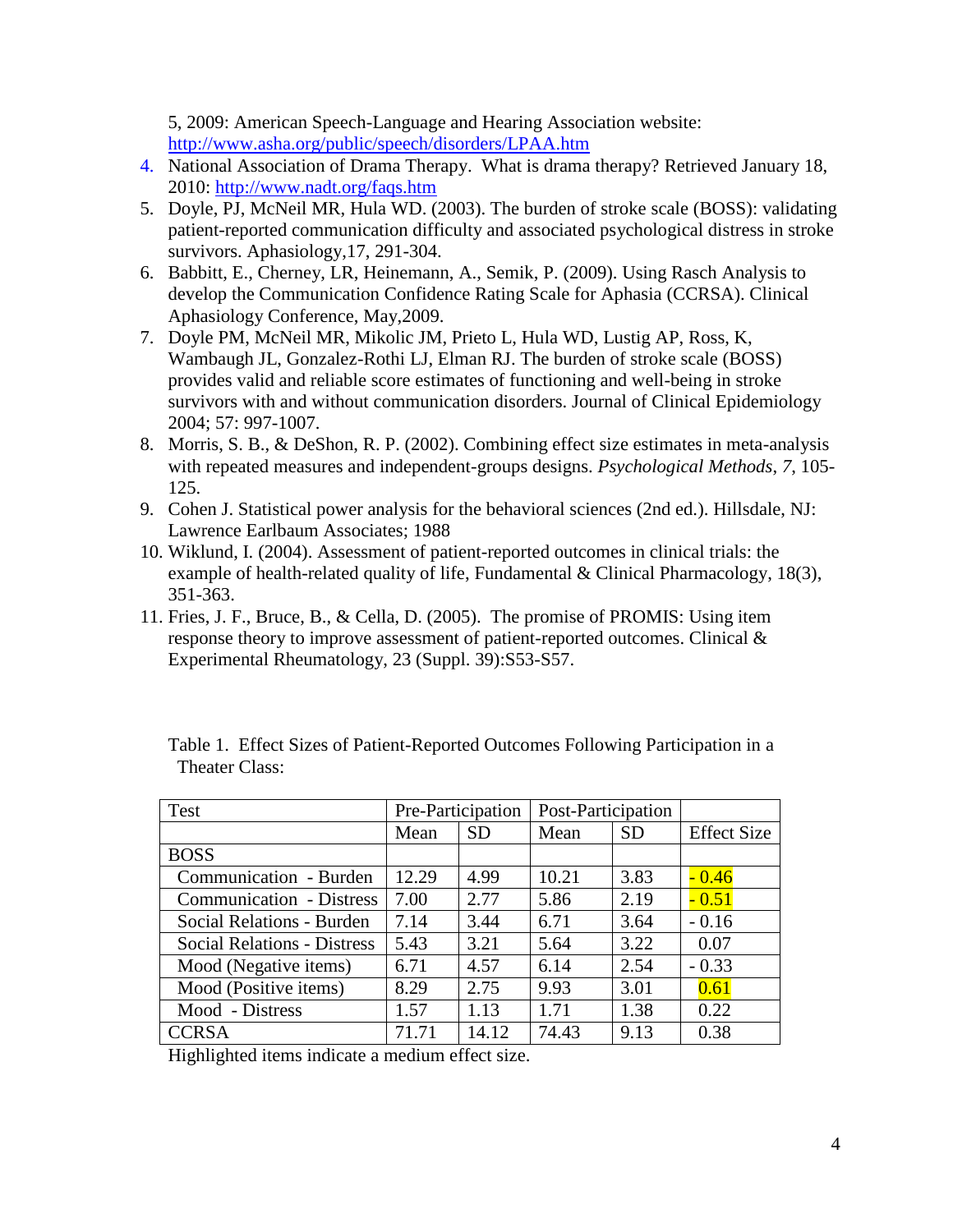# Appendix A. BOSS items

| <b>Communication</b> |                                                                                                             |  |  |  |
|----------------------|-------------------------------------------------------------------------------------------------------------|--|--|--|
|                      | Because of your stroke, how difficult is it for you to                                                      |  |  |  |
|                      | Talk?                                                                                                       |  |  |  |
| 2                    | Understand what people say to you?                                                                          |  |  |  |
| 3                    | Understand what you read?                                                                                   |  |  |  |
| 4                    | Write a letter?                                                                                             |  |  |  |
| 5                    | Talk with a group of people?                                                                                |  |  |  |
| 6                    | Be understood by others?                                                                                    |  |  |  |
|                      | Find the words you want to say?                                                                             |  |  |  |
|                      |                                                                                                             |  |  |  |
|                      |                                                                                                             |  |  |  |
|                      | You indicated that you have some difficulties communicating.                                                |  |  |  |
| DM3                  | How often do difficulties communicating cause you to feel anxious, unhappy or frustrated?                   |  |  |  |
| DS3                  | How much do difficulties communicating cause you to feel dissatisfied with yourself or your life?           |  |  |  |
| DR3                  | How much do difficulties communicating prevent you from doing the things in life that are important to you? |  |  |  |

| <b>Social Relations</b> |                                                                                                                                        |  |  |
|-------------------------|----------------------------------------------------------------------------------------------------------------------------------------|--|--|
|                         | Because of your stroke, how difficult is it for you to                                                                                 |  |  |
|                         | Enjoy leisure activities with friends or relatives?                                                                                    |  |  |
| $\mathfrak{p}$          | Keep old friendships going?                                                                                                            |  |  |
| 3                       | Maintain your role as a friend or family member?                                                                                       |  |  |
| 4                       | Interact with people you're meeting for the first time?                                                                                |  |  |
| 5                       | Interact with friends and family members?                                                                                              |  |  |
|                         |                                                                                                                                        |  |  |
|                         | You indicated that you have some difficulties in social situations or relationships.                                                   |  |  |
| DM6                     | How often do difficulties in social situations or relationships cause you to feel anxious, unhappy or frustrated?                      |  |  |
| DS <sub>6</sub>         | How much do difficulties in social situations or relationships cause you to feel dissatisfied with yourself or your life?              |  |  |
| DR <sub>6</sub>         | How much do difficulties in social situations or relationships prevent you from doing the things in life that are important<br>to you? |  |  |

| <b>Mood (Negative)</b> |                                                                                                             |  |  |  |
|------------------------|-------------------------------------------------------------------------------------------------------------|--|--|--|
|                        | Since your stroke, how often do you feel                                                                    |  |  |  |
|                        | Lonely?                                                                                                     |  |  |  |
|                        | Anxious?                                                                                                    |  |  |  |
|                        | Angry?                                                                                                      |  |  |  |
|                        | Sad?                                                                                                        |  |  |  |
|                        |                                                                                                             |  |  |  |
|                        | You indicated that you experience some negative feelings and emotions.                                      |  |  |  |
| DR <sub>8</sub>        | How much do your feelings and emotions prevent you from doing the things in life that are important to you? |  |  |  |